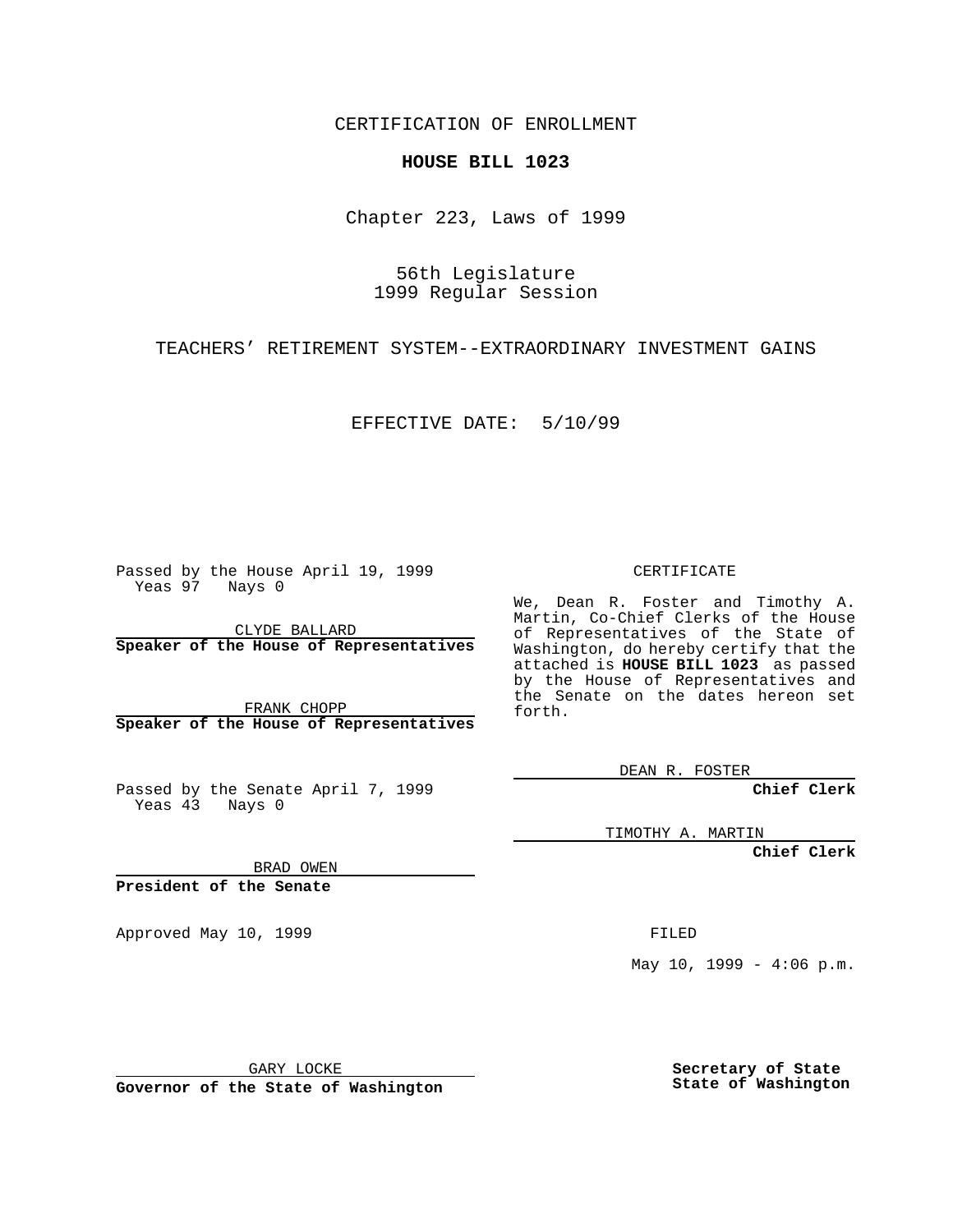## **HOUSE BILL 1023** \_\_\_\_\_\_\_\_\_\_\_\_\_\_\_\_\_\_\_\_\_\_\_\_\_\_\_\_\_\_\_\_\_\_\_\_\_\_\_\_\_\_\_\_\_\_\_

\_\_\_\_\_\_\_\_\_\_\_\_\_\_\_\_\_\_\_\_\_\_\_\_\_\_\_\_\_\_\_\_\_\_\_\_\_\_\_\_\_\_\_\_\_\_\_

## AS AMENDED BY THE SENATE

Passed Legislature - 1999 Regular Session

## **State of Washington 56th Legislature 1999 Regular Session**

**By** Representatives H. Sommers, Lambert, Carlson, Ogden, Conway, D. Sommers, Alexander, Wolfe, Romero, Bush, Thomas, Keiser, Stensen, G. Chandler, DeBolt, Parlette, Talcott, K. Schmidt, D. Schmidt, Murray, Schoesler, Sump and Hurst; by request of Joint Committee on Pension Policy

Prefiled 12/31/98. Read first time 01/11/1999. Referred to Committee on Appropriations.

1 AN ACT Relating to the sharing of extraordinary investment gains in 2 the teachers' retirement system plan 3; amending RCW 41.50.145; 3 creating new sections; and declaring an emergency.

4 BE IT ENACTED BY THE LEGISLATURE OF THE STATE OF WASHINGTON:

 NEW SECTION. **Sec. 1.** (1) On or before July 1, 1999, the member account of a person meeting the requirements of this section shall be credited by the 1999 retroactive extraordinary investment gain amount. (2) The following persons are eligible for the benefit provided in subsection (1) of this section:

10 (a) Any member of the teachers' retirement system plan 3 who 11 transferred to plan 3 pursuant to RCW 41.32.817 on or after September 12 1, 1997, and before February 1, 1998; and

13 (b) Had a balance of at least one thousand dollars in contributions 14 and interest credited to their member's individual account pursuant to 15 chapter 41.32 RCW by August 31, 1997; and

16 (i) Who earned service credit during the twelve-month period from 17 September 1, 1996, to August 31, 1997; or

18 (ii) Who:

19 (A) Completed ten service credit years; or

p. 1 HB 1023.SL